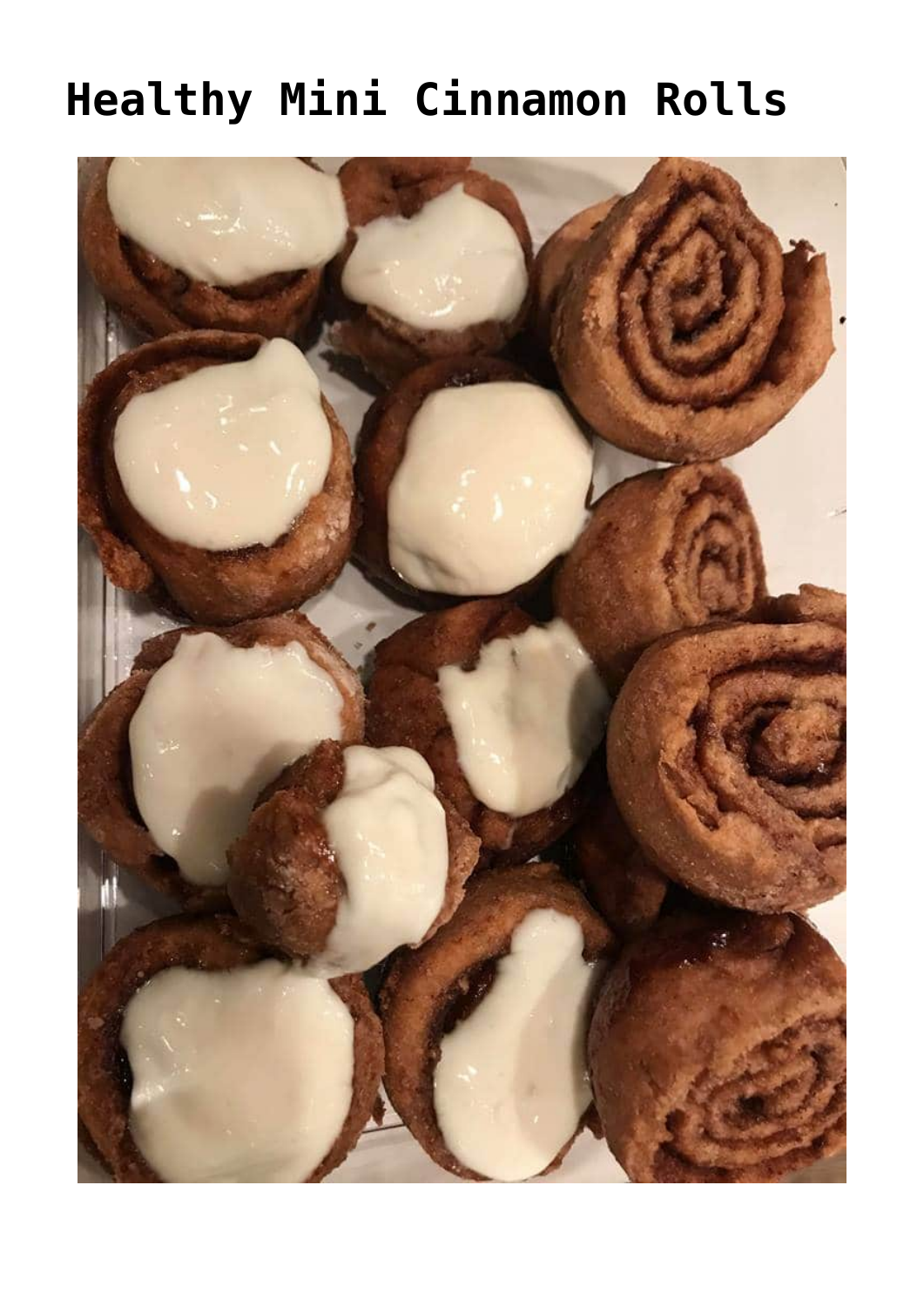## **Ingredients**

- $1^{-1}/_2$  cup whole wheat pastry flour
- 1 teaspoon baking powder
- 1 teaspoon coconut sugar
- $^{1}/_{4}$  teaspoon salt
- $\frac{3}{4}$  cup buttermilk

#### **Filling:**

- 2 tablespoon coconut oil
- $\frac{1}{4}$  cup coconut sugar
- 2 teaspoon cinnamon

#### **Glaze:**

- 4 ounce Greek yogurt cream cheese
- 1 tablespoon honey
- $\frac{1}{2}$  teaspoon vanilla extract

### **Directions**

- 1. Preheat oven to 375 degrees F. Spray a mini muffin tin with cooking spray; set aside.
- 2. Pour flour, baking powder, sugar and salt into a large mixing bowl. Gradually stir in the buttermilk until it becomes sticky and forms a dough.
- 3. Generously flour countertop and dump out the dough onto the surface. Roll dough into a rectangle, 1/4 inch thick, sprinkling more flour as needed. (Do not use more flour than is needed to avoid a dry dough).
- 4. Spread coconut oil on rolled dough, sprinkle with 1/4 cup coconut sugar and cinnamon. Gently roll into a log, keeping the filling inside as much as possible. Using a sharp knife or dough cutter, slice into 12 rolls. Place rolls into muffin tin with the inside facing up.
- 5. Bake for 12-14 minutes until slightly browned. Cool for